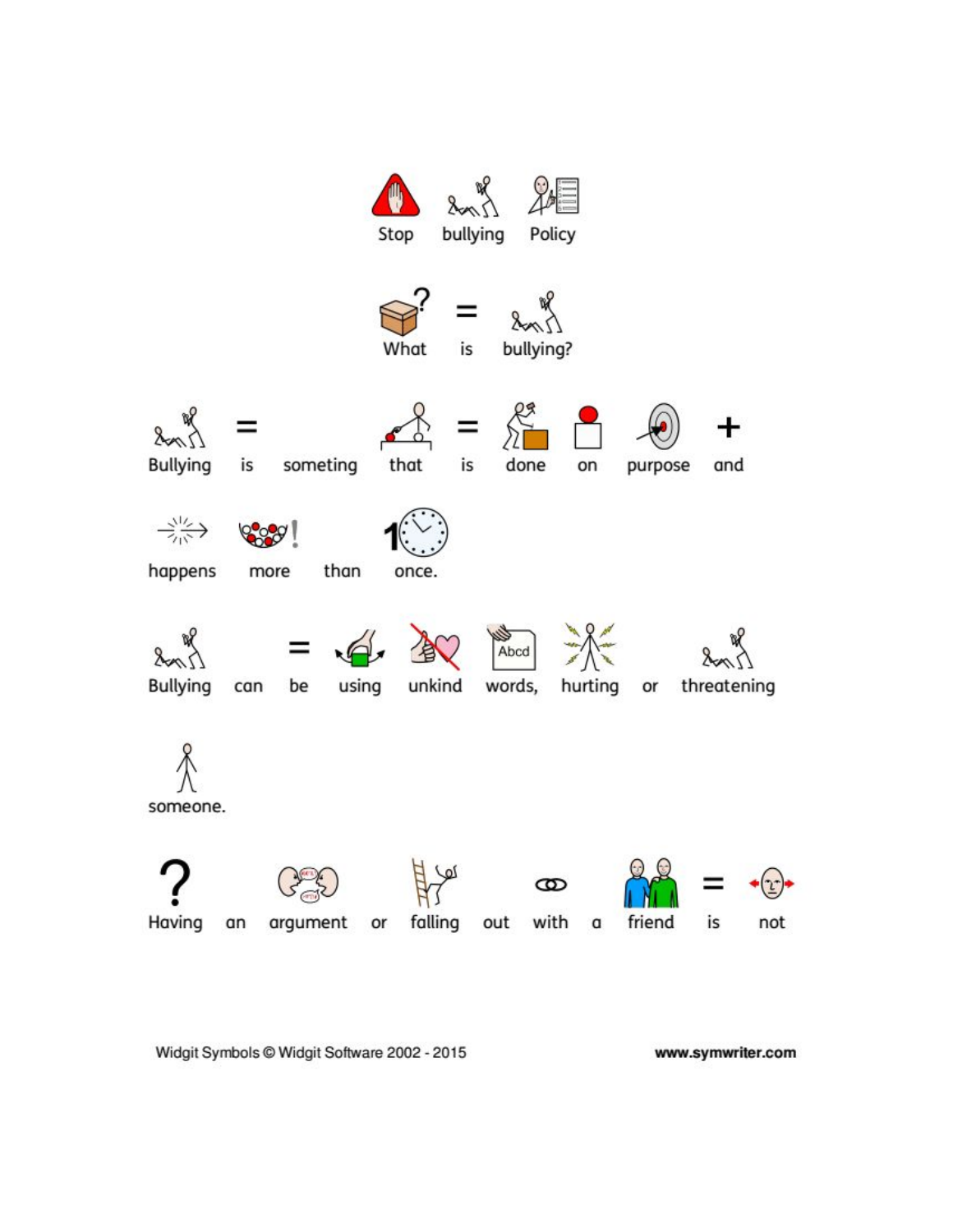Stop bullying Policy

What is bullying?

Bullying is someting that is done on purpose and

happens more than once.

Bullying can be using unkind words, hurting or threatening someone.

Having an argument or falling out with a friend is not Widgit Symbols © Widgit Software 2002 - 2015 www.symwriter.com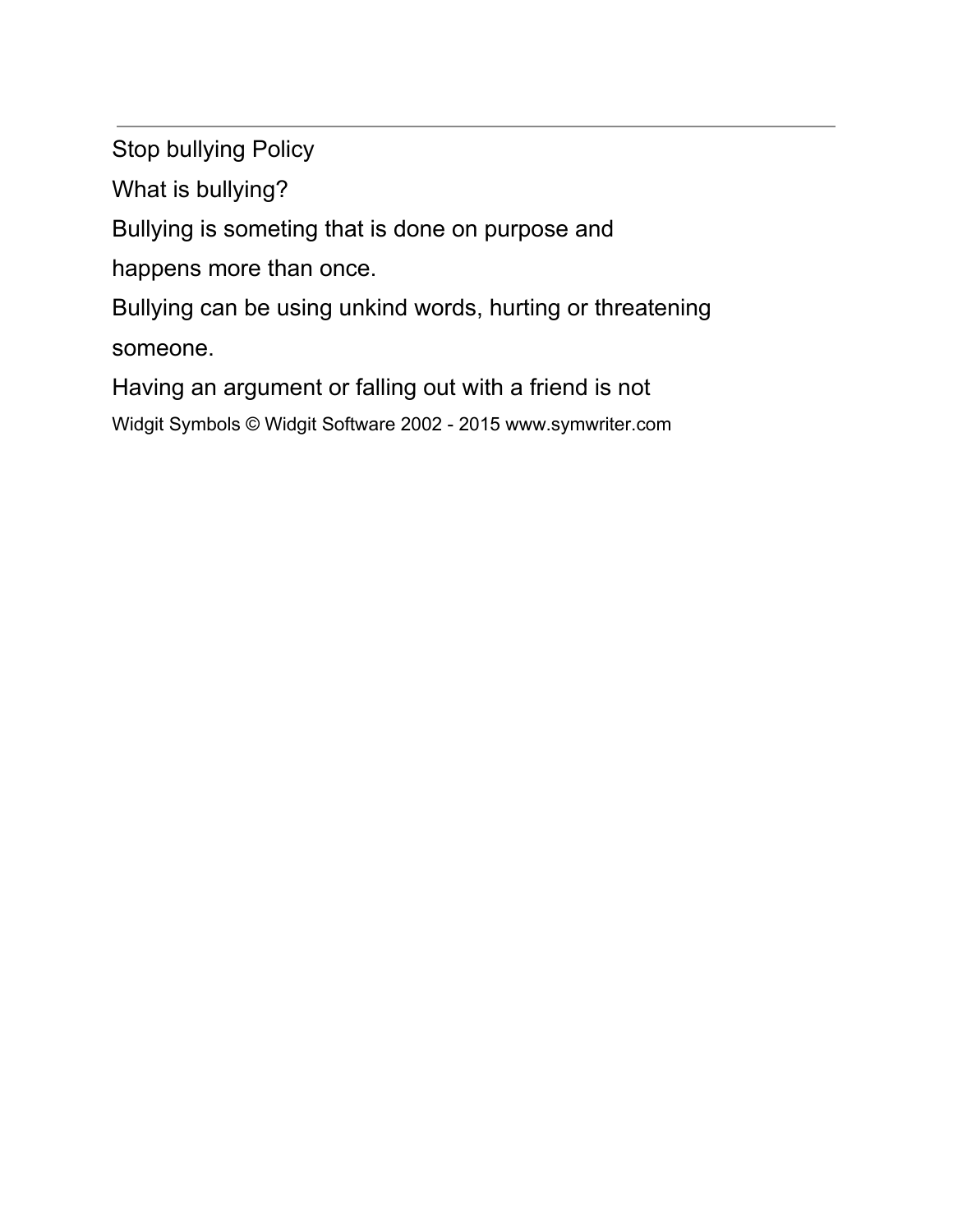

Widgit Symbols @ Widgit Software 2002 - 2015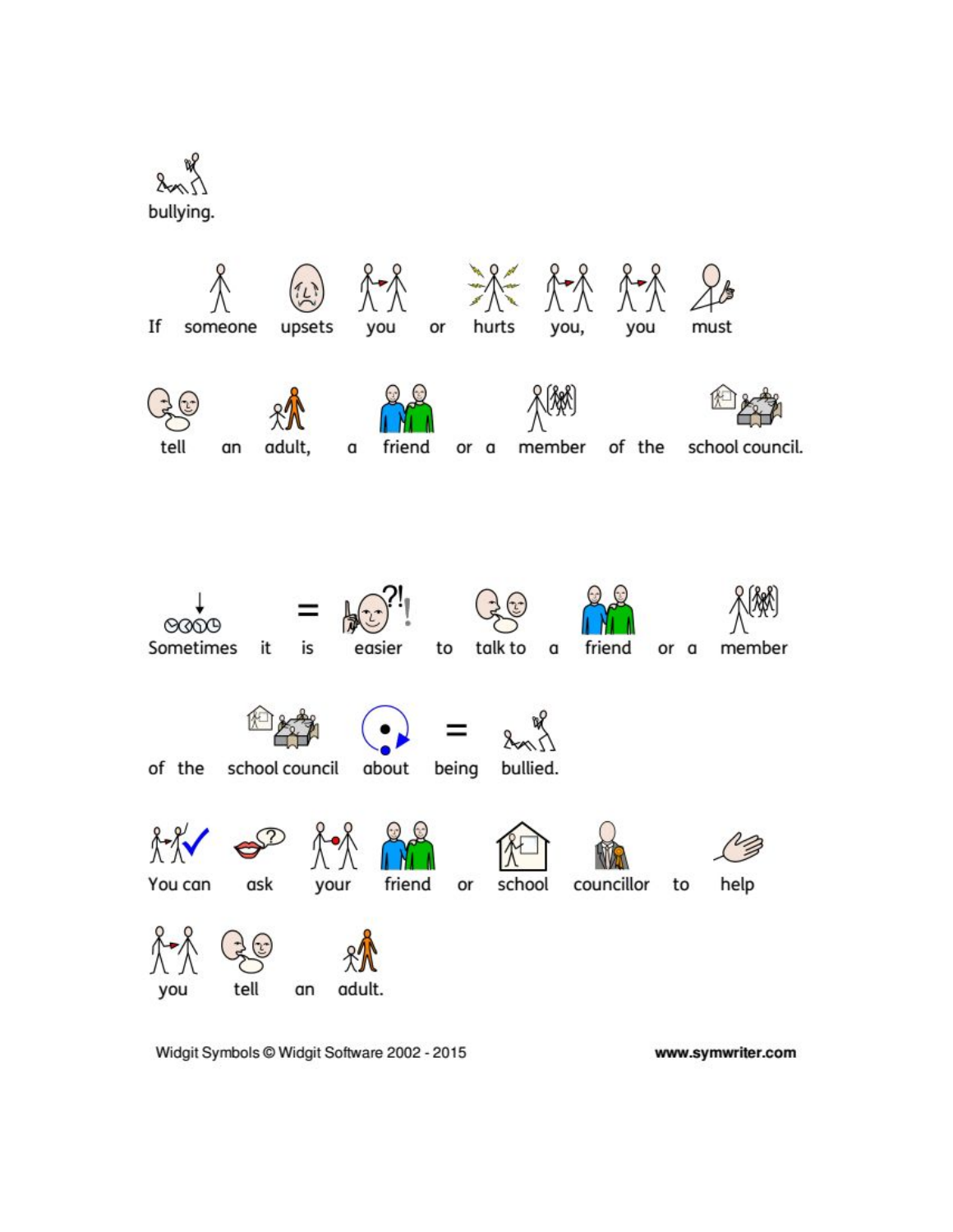bullying.

If someone upsets you or hurts you, you must tell an adult, a friend or a member of the school council. Sometimes it is easier to talk to a friend or a member of the school council about being bullied. You can ask your friend or school councillor to help you tell an adult.

Widgit Symbols © Widgit Software 2002 - 2015 www.symwriter.com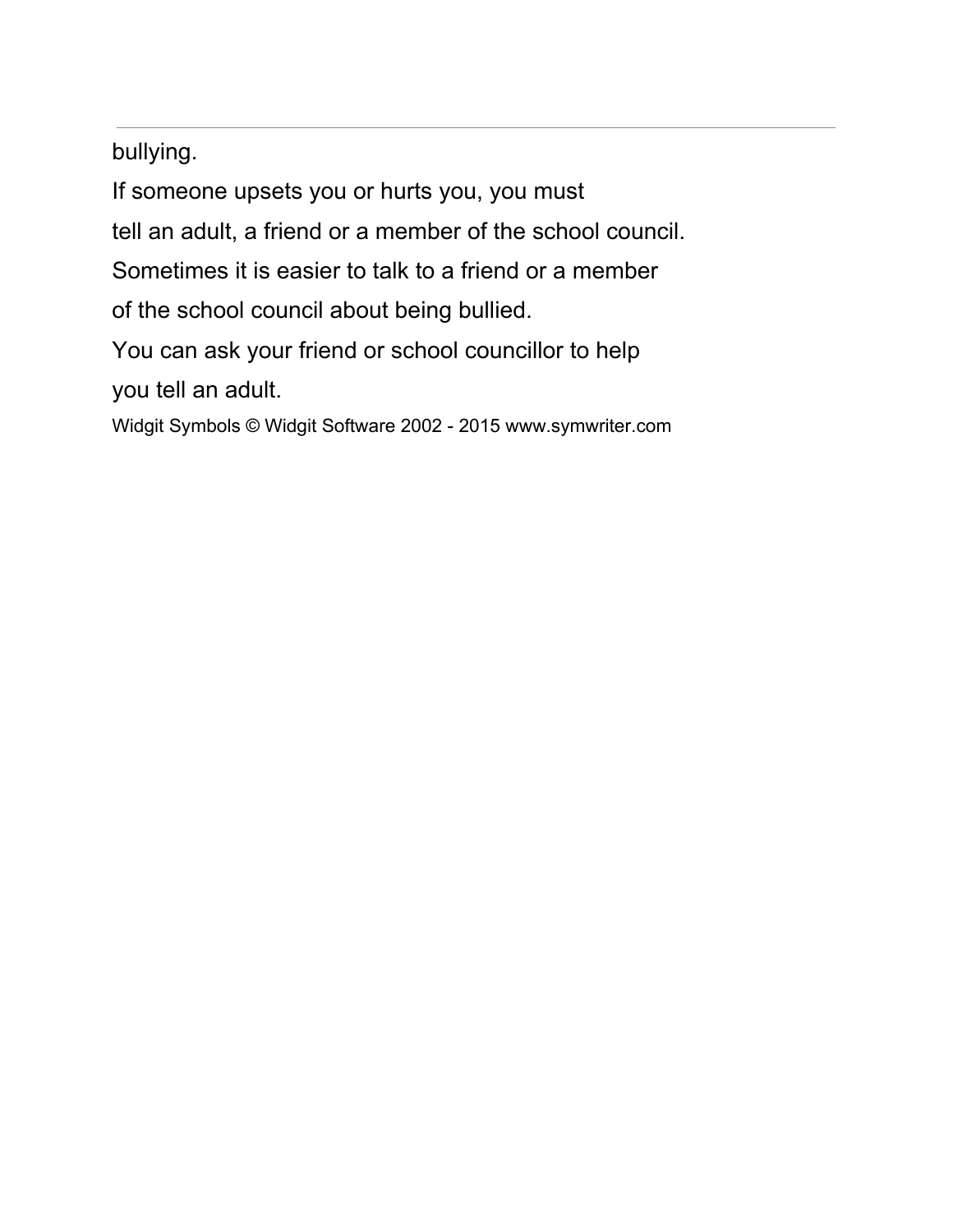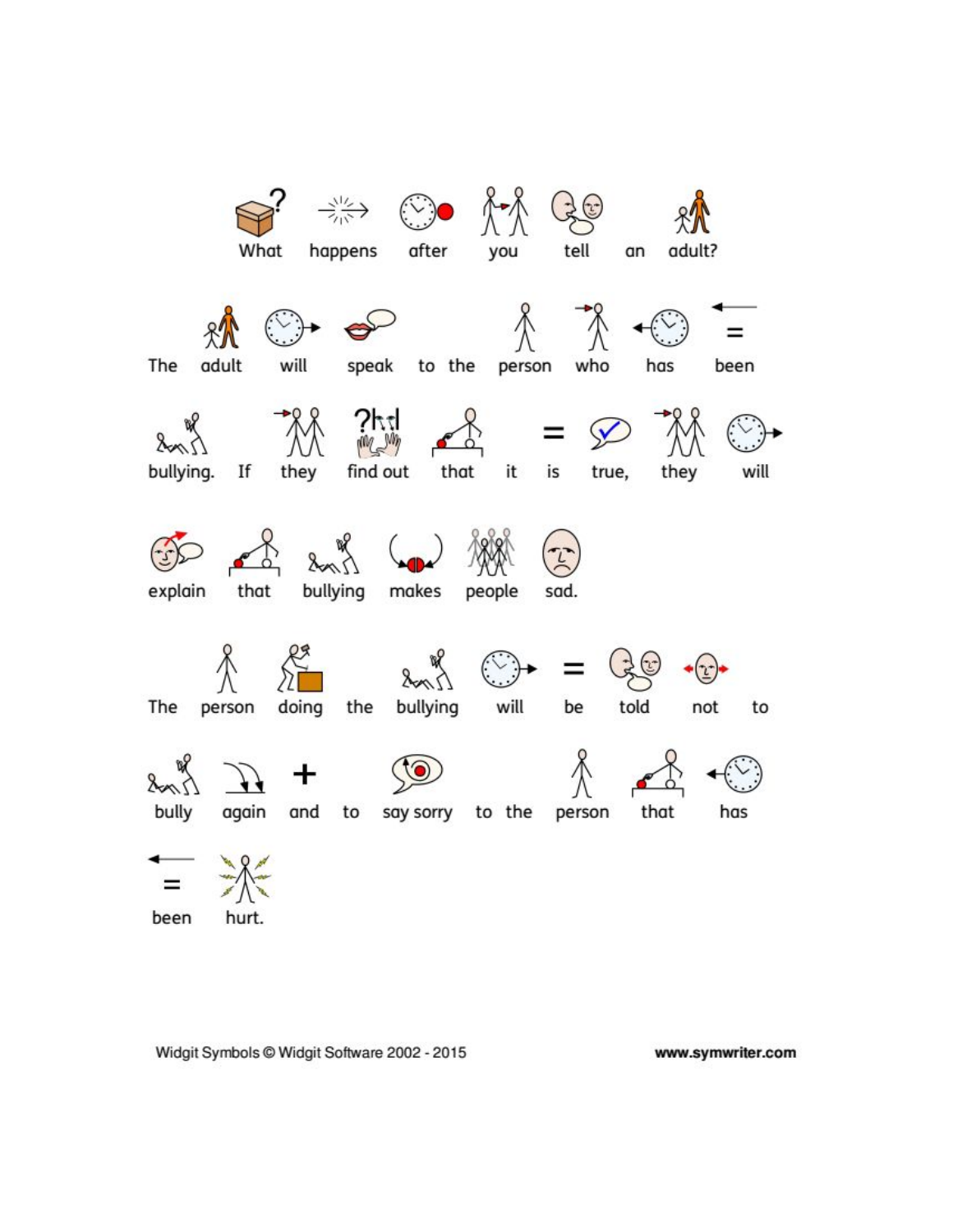What happens after you tell an adult? The adult will speak to the person who has been bullying. If they find out that it is true, they will explain that bullying makes people sad. The person doing the bullying will be told not to bully again and to say sorry to the person that has been hurt.

Widgit Symbols © Widgit Software 2002 - 2015 www.symwriter.com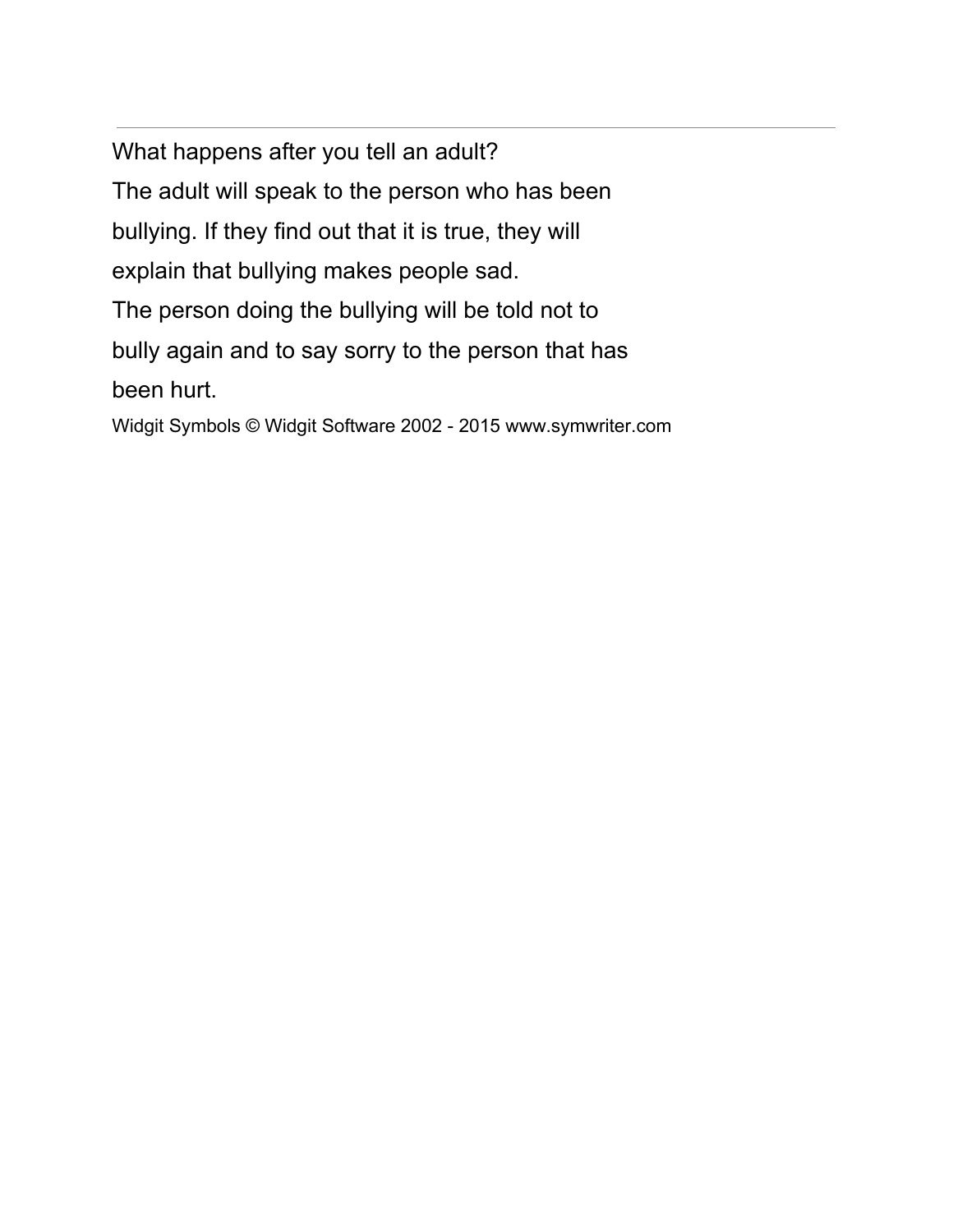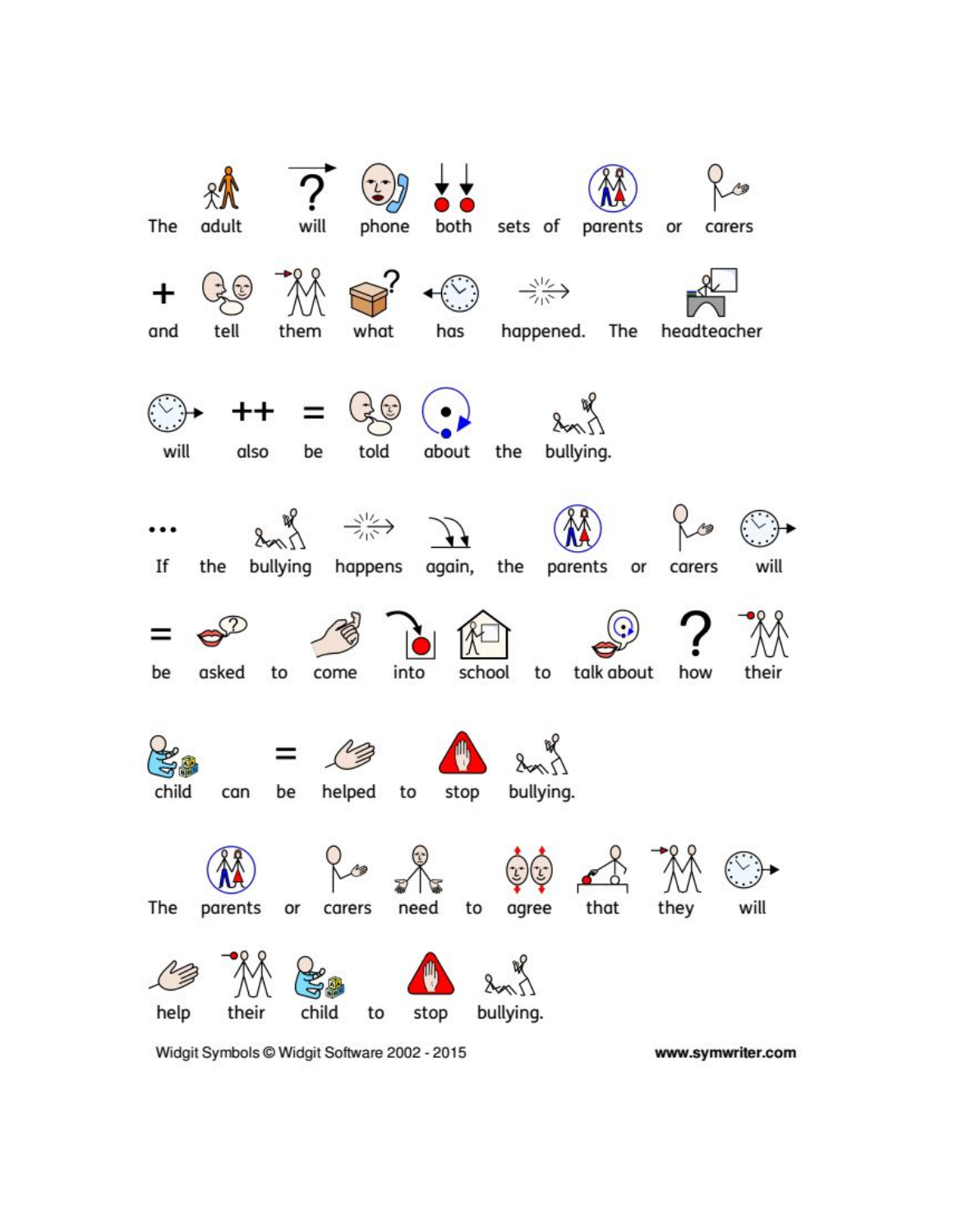The adult will phone both sets of parents or carers and tell them what has happened. The headteacher will also be told about the bullying. If the bullying happens again, the parents or carers will be asked to come into school to talk about how their child can be helped to stop bullying. The parents or carers need to agree that they will help their child to stop bullying. Widgit Symbols © Widgit Software 2002 - 2015 www.symwriter.com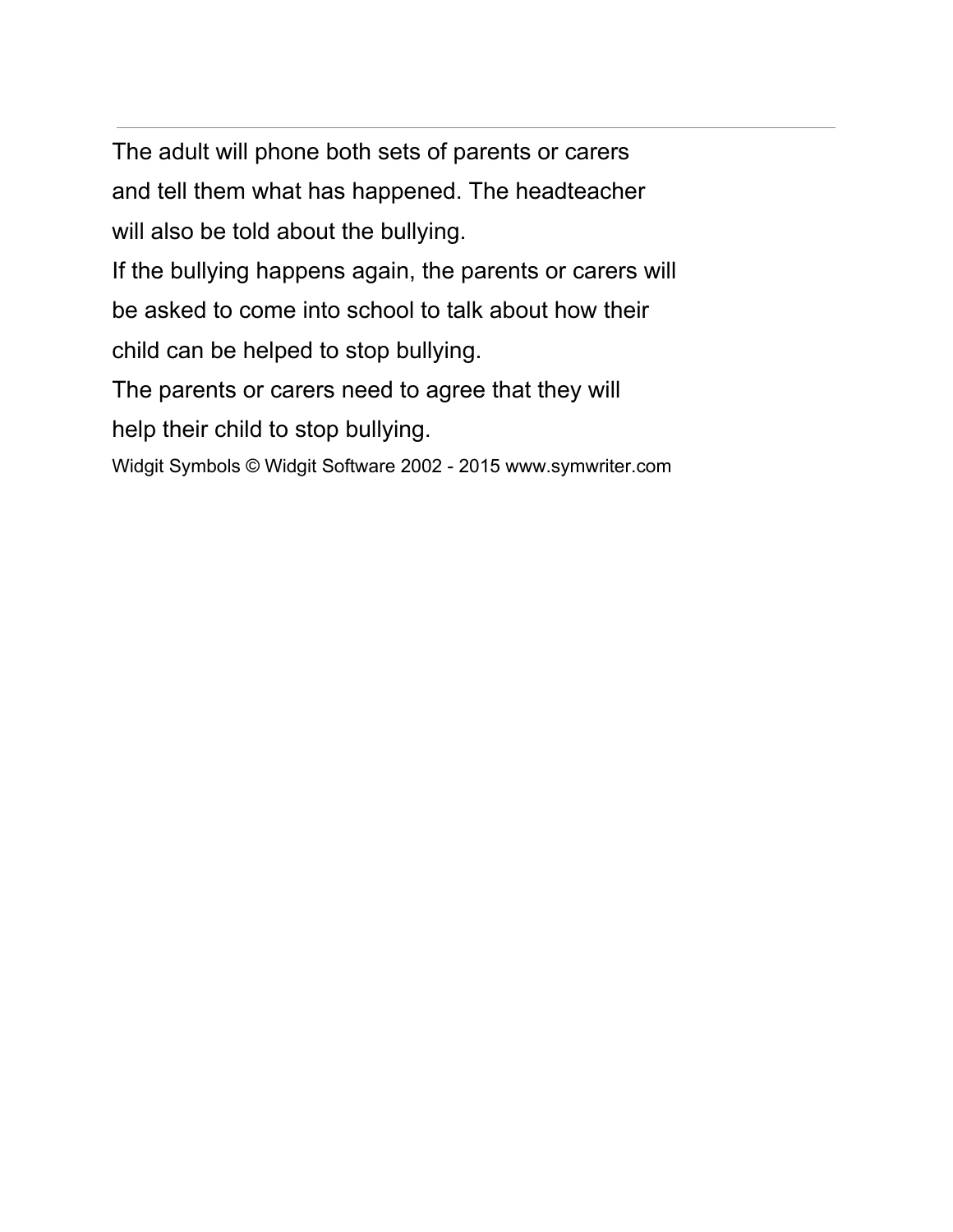

member of the school council.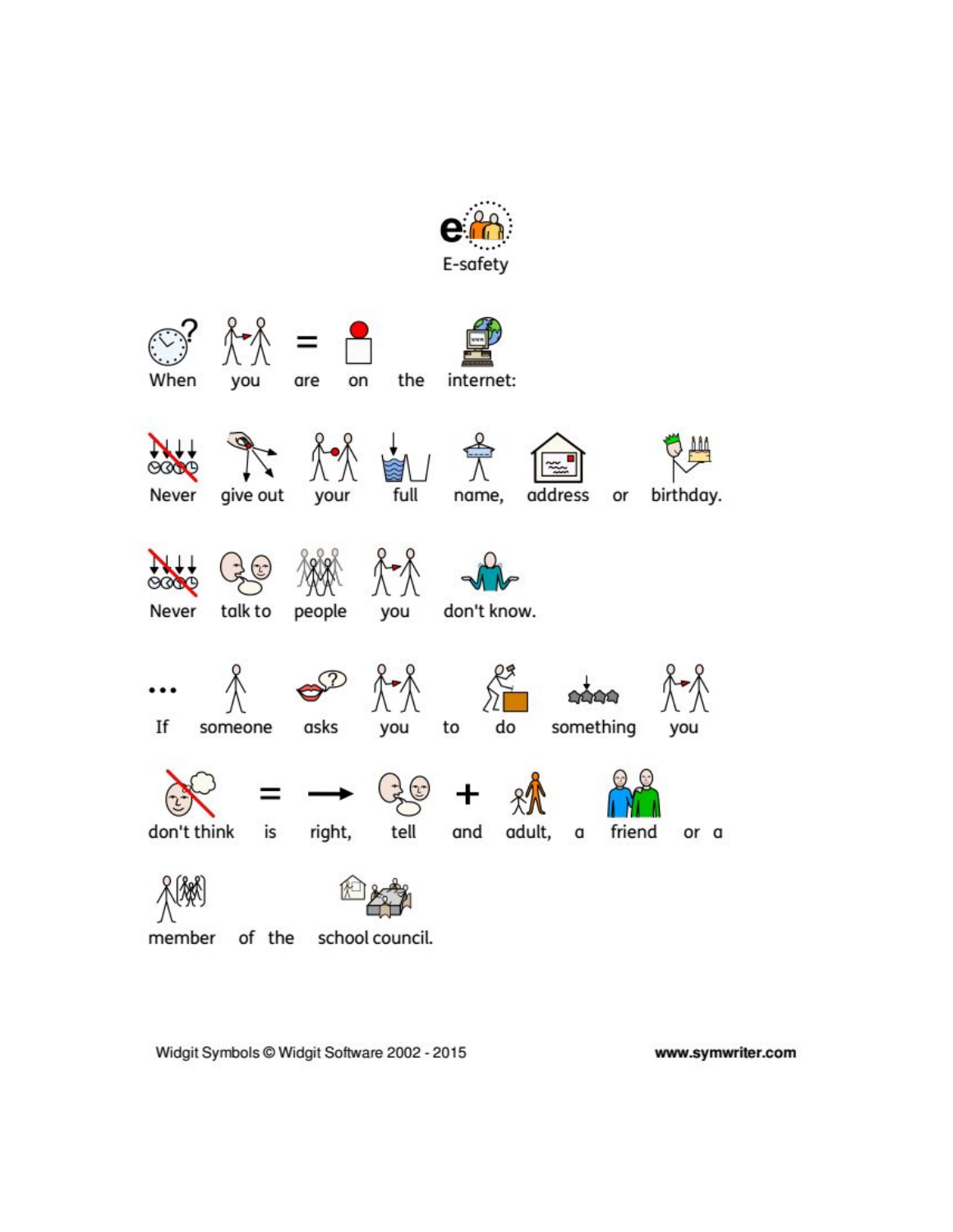## E-safety

When you are on the internet: Never give out your full name, address or birthday. Never talk to people you don't know. If someone asks you to do something you don't think is right, tell and adult, a friend or a member of the school council. Widgit Symbols © Widgit Software 2002 - 2015 www.symwriter.com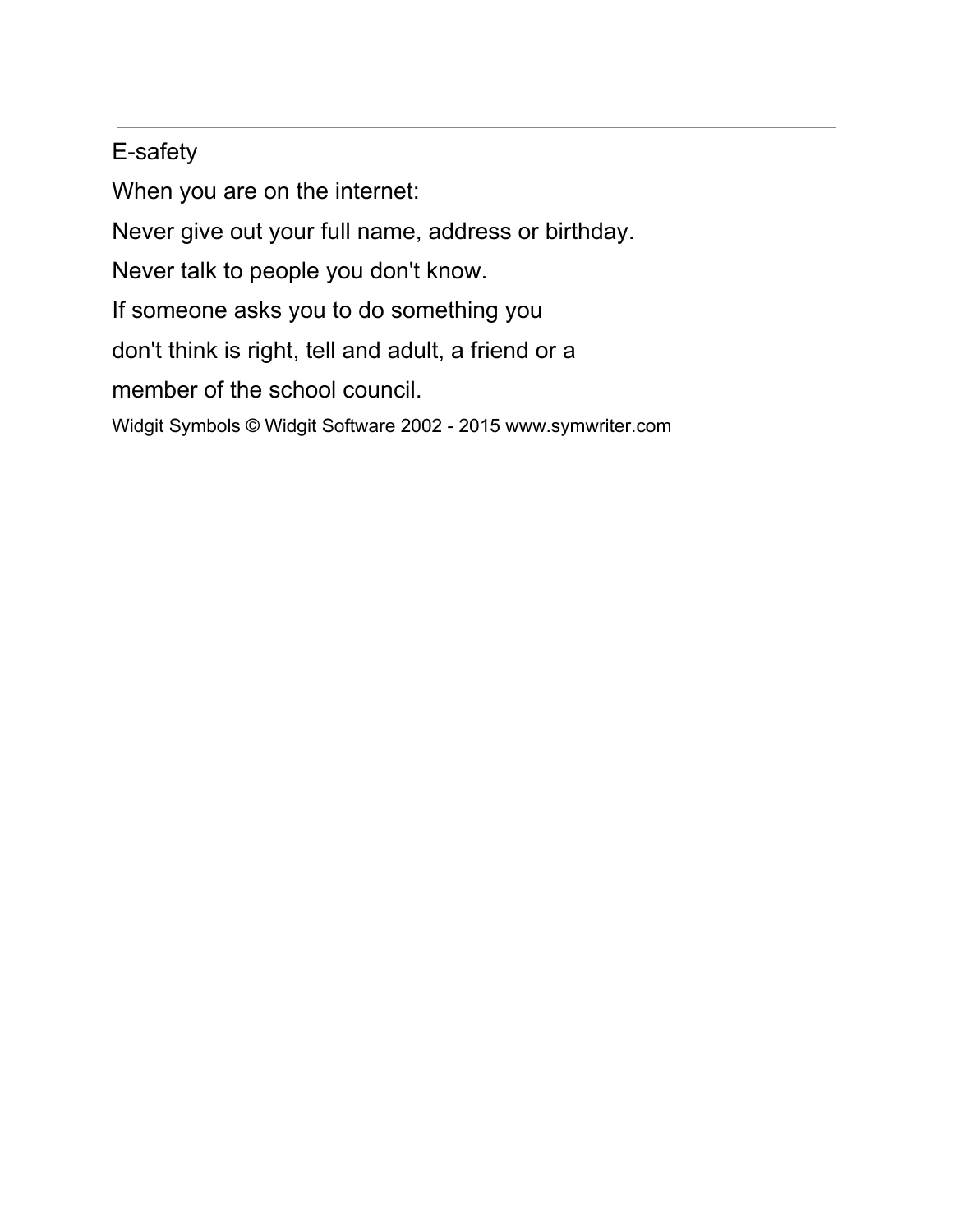